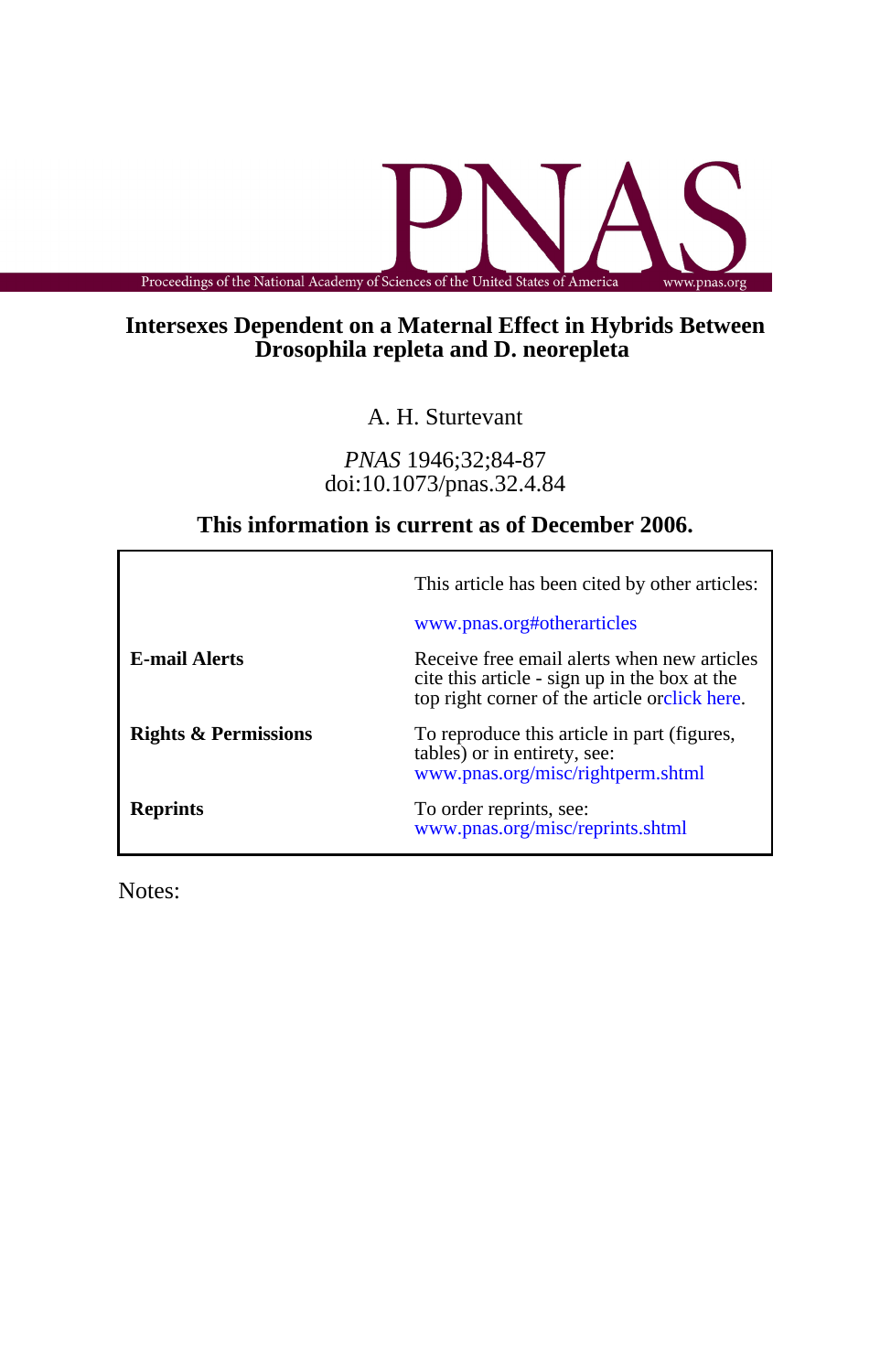correlated with seed viability but rather with the inherent genetic constitution of a plant since by use of the potentiometer and equilibrium potential determinations, one is enabled to segregate from a given population those seeds with superior growth characteristics. Further, these potential differences between seeds have been highly correlated with the growth of progeny which were one generation removed. For these reasons, the potentiometer may prove to be a useful tool for plant breeders.

\* Graduate Fellow of the Eastern States Farmers' Exchange.

<sup>t</sup> The aid of Dr. C. I. Bliss is gratefully acknowledged.

Burr, H. S., Yale Jour. Biol. & Med., <sup>9</sup> (1) 65-76 (1936).

Burr, H. S., these PROCEEDINGS, 29 (6) 276-281 (1943).

Jones, D. F., Genetics, 30, 527-542 (1945).

Singleton, W. R., and Nelson, O. E., Jr., Bull. Conn. Exper. Sta., No. 490 (1945).

## INTERSEXES DEPENDENT ON A MATERNAL EFFECT IN HYBRIDS BETWEEN DROSOPItILA REPLETA AND D. NEOREPLETA

#### By A. H. STURTEvANT

## WILLIAm G. KERCKROFF LABORATORIES OF THE BIOLOGIcAL SCIENCES, CALIFORNIA INSTITUTE oF TECHNOLOGY

#### Communicated March 1,1946

Drosophila repleta Wollaston and  $D.$  neorepleta Patterson and Wheeler are closely similar species, the former widely distributed and the latter known from Guatemala. It was found by Dr. E. Novitski that these species occasionally cross, and that the  $F_1$  females sometimes give a few offspring when mated to repleta males (see Wharton 1942 and Sturtevant 1946).

I have found a sex-linked recessive white-eyed mutant type in D. repleta (actually not quite white, but retaining only a slight tinge of color). At least 5000 neorepleta females have been crossed to white repleta males (in a few cases the repleta males carried singed, another sex-linked recessive, rather than white). These matings included at least 500 mass cultures, of which 74 produced hybrid offspring-a total of 532 females and 635 males, all wild type for the sex-linked mutant characters used. The males had very narrow testes, and were wholly sterile. The females were variable; most of them had bristles somewhat reduced in size ("minute"), and many of them had three anal plates instead of the usual two-this last character suggesting intersexuality.

About 400 of these  $F_1$  females were mated to white repleta males, and offspring were obtained from 34 of them-the total output being 70 wildtype fonales, 9 white females, 42 wild-type males and 58 white males. The expectation is for these classes to be equal; there is evidently a great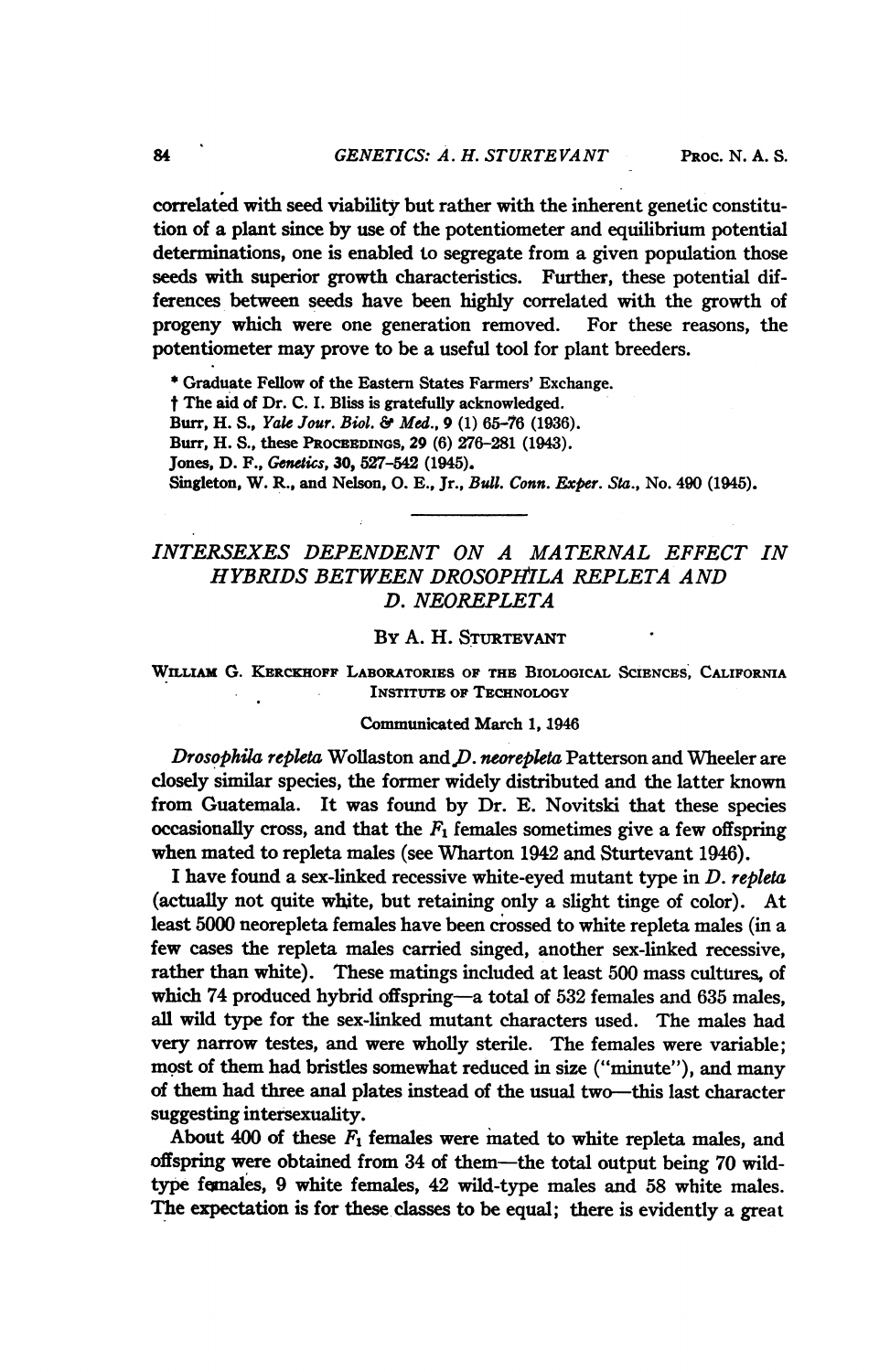deficiency of white females. Of the 9 recorded in this class, notes made on two make it possible to be certain (in the light of later results, to be described below) that they were intersexes, and it is possible that some of the other 7 were also of this nature, as were probably a few of the white males.

The wild-type males from this first backcross resembled the  $F_1$  males in having long narrow testes and in being sterile. The wild-type females, however, included some moderately fertile individuals, which were again crossed to white repleta males. Such successive backcrosses of wild-type females to white repleta males have now been continued through many generations, and have resulted in strains presumably pure repleta in composition except for a section of the  $X$ -chromosome near the locus of white. In some of these strains the double recessive, white singed, has been used instead of white; and in these strains all the wild-type males are sterile and have narrow testes, while all the white-singed males have normal testes and are as often fertile as are white-singed males with no neorepleta chromosomes in their immediate ancestry. Tests of the few crossovers between white and singed indicate that the locus of the narrow-testis gene (or genes) lies between white and singed, and very near white.

The wild-type females from the backcrosses, when mated to white repleta males, appeared to fall ifito two classes; some of them gave the four types of offspring in approximately equal numbers, whereas others continued to give a marked deficiency of white daughters. The daughters of the first type of female always repeated the first type of result; but the females of the second type commonly yielded few offspring, and their very existence as a distinct type was at first uncertain because of the confusing effects of sampling errors in the small families obtained from them. Finally, however, after four successive backcrosses, a single female of this type was obtained which was more fertile, and her descendants have retained this fertility. Presumably the neorepleta gene responsible for the unusual ratios was at first linked to another' gene that decreases fertility in females largely repleta in constitution, and in this case the infertility gene was lost by crossing over. The later studies have all been carried out with descendants of this more fertile female. There are, however, enough fragmentary data to make it clear that the behavior is essentially the same in lines derived from other  $F_1$  hybrids-i.e., the results are really due to genes derived from neorepleta, rather than to a mutation that occurred in this line.

From females of this more fertile line, backcrossed to white repleta males, a total of 33 wild-type daughters (of females giving a deficiency of white daughters) have been tested by white males. Of these, 16 gave approximately  $1 + 9 : 1 \le 9 : 1 + \sigma : 1 \le \sigma$ ; the remaining 17 all gave a deficiency of white females. The total counts from these 17 were:  $472 + 9$ ,  $5 \text{ w } 9$ , 63 w intersexes,  $482 + 67$ , 339 w  $67$ . The 5 white females pre-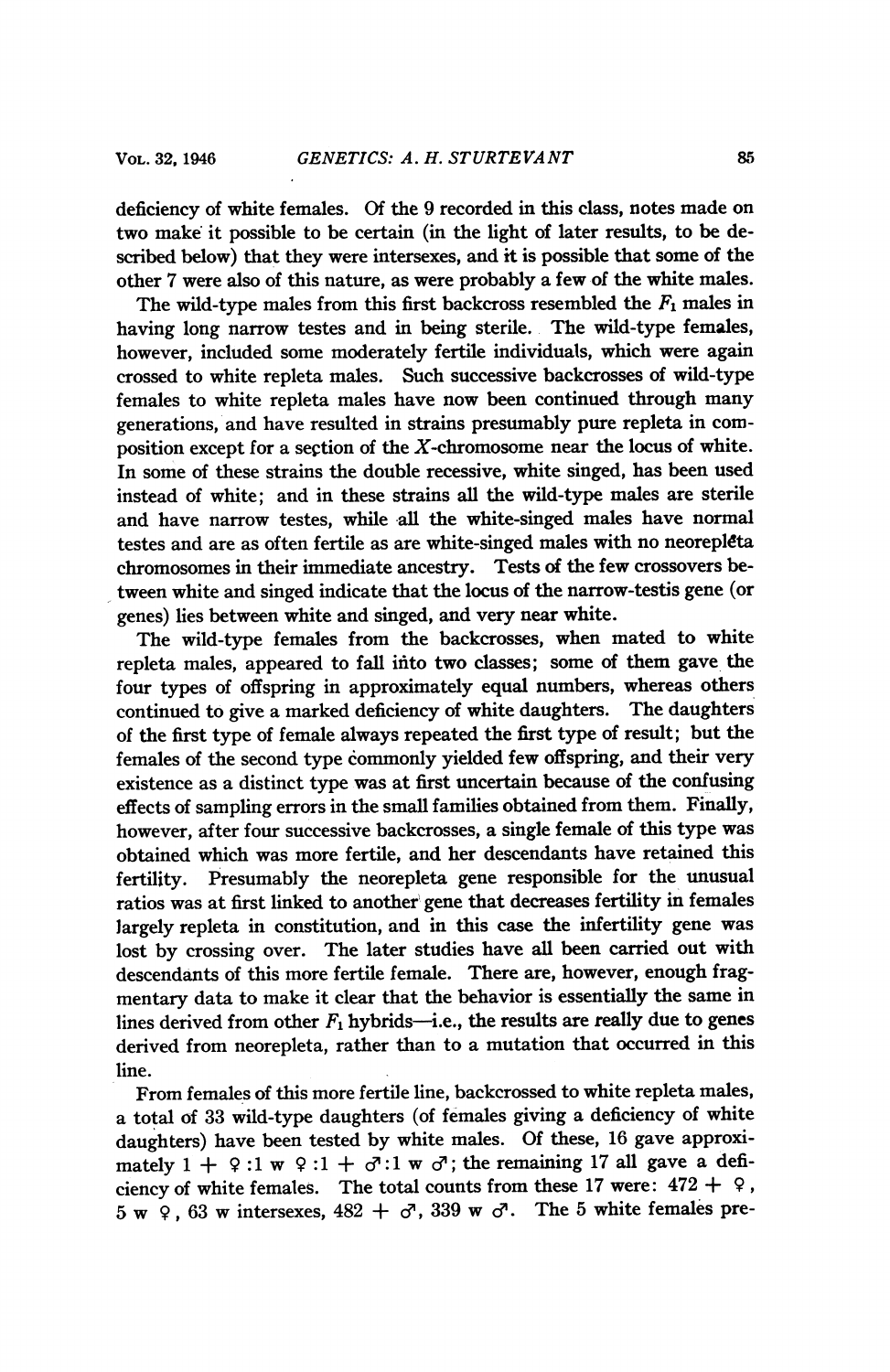sumably represent crossing over between the loci of white and of the critical gene in the  $X$  derived from neorepleta. Their nature can be more accurately determined when other sex-linked genes are introduced in the crosses; it is, however, already clear that the gene concerned is not the same as that responsible for the narrow testes of the hybrid males.

The intersexes are of an extreme type, with gonads very small (rudimentary- ovaries in those cases where they were found at all); external genitalia missing or of abnormal male type; wings usually not expanded, and, when they are, usually with thickened veins; one or more (sometimes all four) scutellar bristles often absent. They are weak individuals-and evidently usually die before emergence. It is to be supposed that such preimaginal mortality is responsible for the difference in number of wild-type females (472) and white intersexes (63). While no systematic study has been made, white-eyed flies have been found dead in their puparia in such cultures.

These results suggest that there is an autosomal dominant gene, derived from neorepleta, that so conditions the eggs (before meiosis) that two repleta X-chromosomes result in the development of intersexes rather than females. Evidently the action comes before meiosis, and the autosomal gene in question may be absent in the intersexes themselves. This interpretation has been confirmed by tests of the white brothers of intersexes. Such males, when crossed to pure repleta females, gave normal offspring of both sexes; but some of their daughters (presumably half of the daughters from half of these males, though the data are not extensive enough to establish this), when mated to repleta males, gave only intersexes and males.

It will be seen that this last experiment shows that the intersexes are not dependent on the presence of neorepleta cytoplasm, since their mothers were offspring of pure repleta females. The experiment also shows that the autosomal gene from neorepleta has no phenotypic effect on females that have received it from their father. The result likewise agrees with the earlier ones in indicating that an individual with two repleta  $X$ 's is intersexual whether or not it carries this gene, provided the gene was present in its mother.

- Conclusions.-D. neorepleta carries an autosomal gene which, when present in single dose in a hybrid female, makes her eggs male in potentiality. This predisposition to maleness is only partially overcome by two repleta  $X$ 's, and male-like intersexes result. One repleta  $X$  and one neorepleta  $X$  are sufficient to produce normal females. This autosomal gene is present in two doses in pure neorepleta eggs. Two neorepleta  $X$ 's are sufficient to cause such eggs to develop into normal females; but in the  $F_1$  hybrids, having one neorepleta  $X$  and one from repleta, some of these eggs develop into females with male-like anal plates.